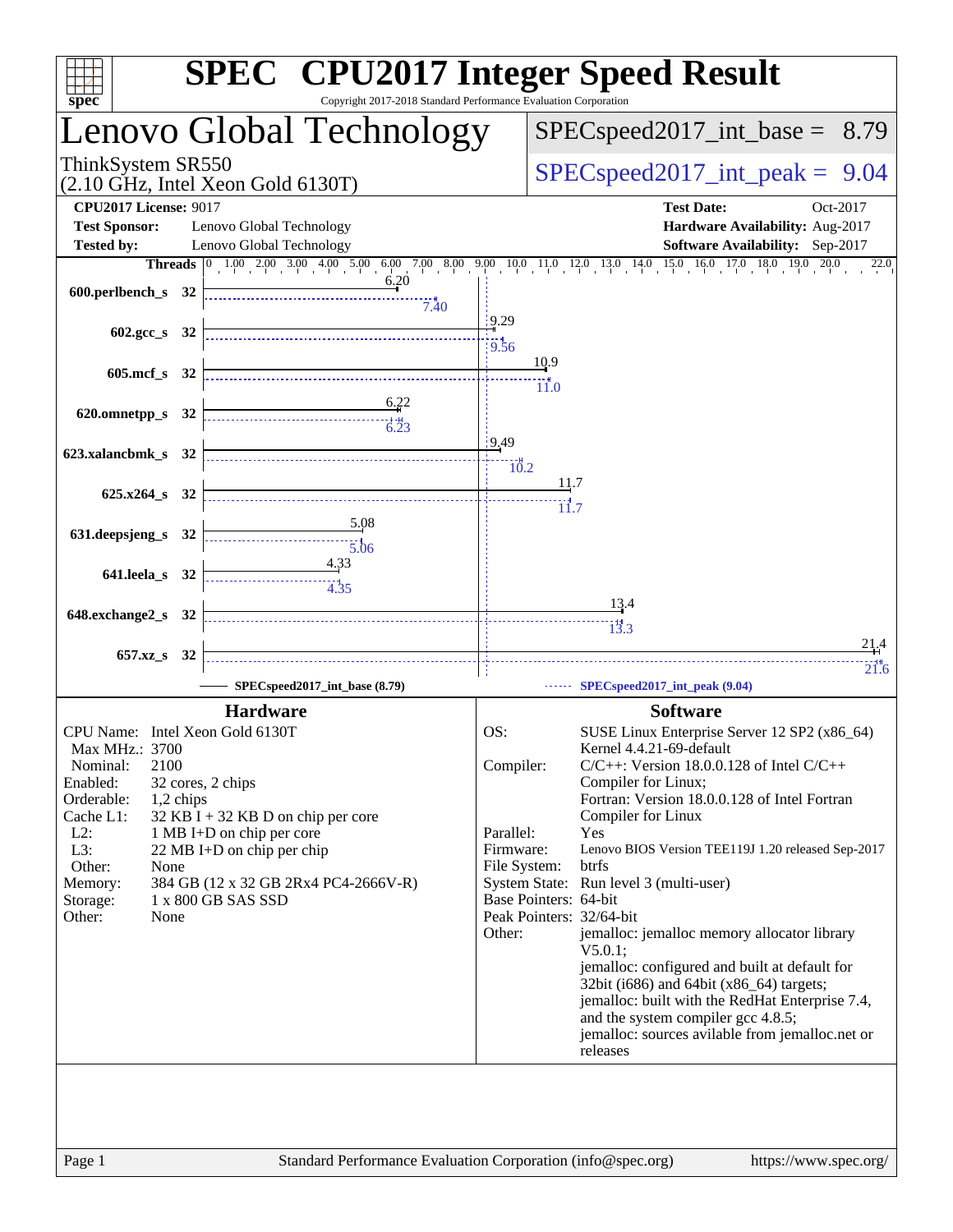

# Lenovo Global Technology

 $SPECspeed2017\_int\_base = 8.79$ 

(2.10 GHz, Intel Xeon Gold 6130T)

ThinkSystem SR550  $SPEC speed2017$  int peak = 9.04

**[Test Sponsor:](http://www.spec.org/auto/cpu2017/Docs/result-fields.html#TestSponsor)** Lenovo Global Technology **[Hardware Availability:](http://www.spec.org/auto/cpu2017/Docs/result-fields.html#HardwareAvailability)** Aug-2017 **[Tested by:](http://www.spec.org/auto/cpu2017/Docs/result-fields.html#Testedby)** Lenovo Global Technology **[Software Availability:](http://www.spec.org/auto/cpu2017/Docs/result-fields.html#SoftwareAvailability)** Sep-2017

**[CPU2017 License:](http://www.spec.org/auto/cpu2017/Docs/result-fields.html#CPU2017License)** 9017 **[Test Date:](http://www.spec.org/auto/cpu2017/Docs/result-fields.html#TestDate)** Oct-2017

### **[Results Table](http://www.spec.org/auto/cpu2017/Docs/result-fields.html#ResultsTable)**

|                                    | <b>Base</b>    |                |       |                |       |                | <b>Peak</b> |                |                |              |                |              |                |              |
|------------------------------------|----------------|----------------|-------|----------------|-------|----------------|-------------|----------------|----------------|--------------|----------------|--------------|----------------|--------------|
| <b>Benchmark</b>                   | <b>Threads</b> | <b>Seconds</b> | Ratio | <b>Seconds</b> | Ratio | <b>Seconds</b> | Ratio       | <b>Threads</b> | <b>Seconds</b> | <b>Ratio</b> | <b>Seconds</b> | <b>Ratio</b> | <b>Seconds</b> | <b>Ratio</b> |
| $600.$ perlbench $\mathsf{S}$      | 32             | 288            | 6.16  | 286            | 6.20  | 286            | 6.20        | 32             | 240            | 7.40         | 240            | 7.39         | 239            | 7.43         |
| $602.\text{gcc}\_\text{s}$         | 32             | 428            | 9.31  | 430            | 9.26  | 428            | 9.29        | 32             | 417            | 9.56         | 417            | 9.56         | 418            | 9.53         |
| $605$ .mcf s                       | 32             | 433            | 10.9  | 432            | 10.9  | 431            | 11.0        | 32             | 429            | <b>11.0</b>  | 427            | 11.1         | 429            | 11.0         |
| 620.omnetpp_s                      | 32             | 262            | 6.22  | 264            | 6.18  | 260            | 6.28        | 32             | 271            | 6.01         | 262            | 6.23         | 257            | 6.34         |
| 623.xalancbmk s                    | 32             | 150            | 9.47  | 149            | 9.49  | 149            | 9.49        | 32             | <b>140</b>     | <b>10.2</b>  | 139            | 10.2         | 140            | 10.1         |
| 625.x264 s                         | 32             | 151            | 11.7  | 151            | 11.7  | 151            | 11.7        | 32             | 151            | 11.7         | 151            | 11.7         | 151            | 1.7          |
| 631.deepsjeng_s                    | 32             | 282            | 5.08  | 282            | 5.08  | 282            | 5.09        | 32             | 283            | 5.06         | 284            | 5.04         | 283            | 5.06         |
| $641$ .leela_s                     | 32             | 394            | 4.34  | 394            | 4.33  | 394            | 4.33        | 32             | 392            | 4.35         | 392            | 4.35         | 392            | 4.35         |
| 648.exchange2_s                    | 32             | 220            | 13.4  | 220            | 13.4  | 220            | 13.3        | 32             | 221            | 13.3         | 220            | 3.4          | 222            | 13.2         |
| $657.xz$ s                         | 32             | 289            | 21.4  | 286            | 21.6  | 289            | 21.4        | 32             | 286            | 21.6         | 286            | 21.6         | 288            | 21.5         |
| $SPECspeed2017$ int base =<br>8.79 |                |                |       |                |       |                |             |                |                |              |                |              |                |              |

**[SPECspeed2017\\_int\\_peak =](http://www.spec.org/auto/cpu2017/Docs/result-fields.html#SPECspeed2017intpeak) 9.04**

Results appear in the [order in which they were run.](http://www.spec.org/auto/cpu2017/Docs/result-fields.html#RunOrder) Bold underlined text [indicates a median measurement](http://www.spec.org/auto/cpu2017/Docs/result-fields.html#Median).

### **[Operating System Notes](http://www.spec.org/auto/cpu2017/Docs/result-fields.html#OperatingSystemNotes)**

Stack size set to unlimited using "ulimit -s unlimited"

### **[General Notes](http://www.spec.org/auto/cpu2017/Docs/result-fields.html#GeneralNotes)**

Environment variables set by runcpu before the start of the run: LD\_LIBRARY\_PATH = "/home/cpu2017.1.0.2.ic18.0/lib/ia32:/home/cpu2017.1.0.2.ic18.0/lib/intel64" LD\_LIBRARY\_PATH = "\$LD\_LIBRARY\_PATH:/home/cpu2017.1.0.2.ic18.0/je5.0.1-32:/home/cpu2017.1.0.2.ic18.0/je5.0.1-64" OMP\_STACKSIZE = "192M"

 Binaries compiled on a system with 1x Intel Core i7-4790 CPU + 32GB RAM memory using Redhat Enterprise Linux 7.4 Transparent Huge Pages enabled by default Prior to runcpu invocation Filesystem page cache synced and cleared with: sync; echo 3> /proc/sys/vm/drop\_caches

### **[Platform Notes](http://www.spec.org/auto/cpu2017/Docs/result-fields.html#PlatformNotes)**

BIOS configuration: Choose Operating Mode set to Maximum Performance Hyper-Threading set to Disable MONITORMWAIT set to Enable Adjacent Cache Prefetch set to Disable LLC dead line alloc set to Disable Sysinfo program /home/cpu2017.1.0.2.ic18.0/bin/sysinfo Rev: r5797 of 2017-06-14 96c45e4568ad54c135fd618bcc091c0f running on linux-yyst Fri Oct 27 20:38:00 2017

**(Continued on next page)**

| Page 2<br>Standard Performance Evaluation Corporation (info@spec.org)<br>https://www.spec.org/ |
|------------------------------------------------------------------------------------------------|
|------------------------------------------------------------------------------------------------|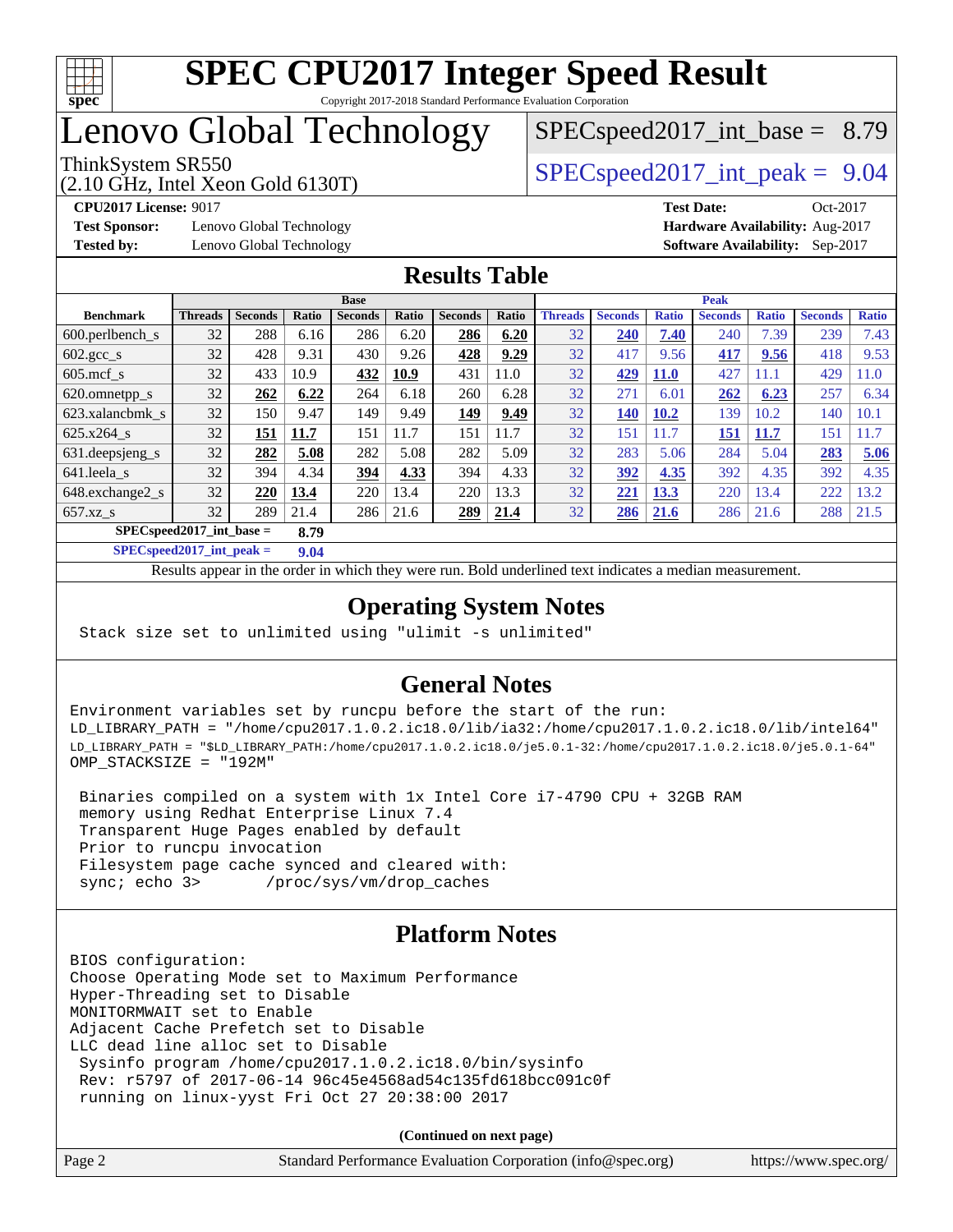| c<br>r<br>ù.<br>z |  |  |  |  |  |  |  |
|-------------------|--|--|--|--|--|--|--|

# Lenovo Global Technology

 $SPECspeed2017\_int\_base = 8.79$ 

(2.10 GHz, Intel Xeon Gold 6130T)

ThinkSystem SR550  $SPEC speed2017$  int peak = 9.04

**[Test Sponsor:](http://www.spec.org/auto/cpu2017/Docs/result-fields.html#TestSponsor)** Lenovo Global Technology **[Hardware Availability:](http://www.spec.org/auto/cpu2017/Docs/result-fields.html#HardwareAvailability)** Aug-2017 **[Tested by:](http://www.spec.org/auto/cpu2017/Docs/result-fields.html#Testedby)** Lenovo Global Technology **[Software Availability:](http://www.spec.org/auto/cpu2017/Docs/result-fields.html#SoftwareAvailability)** Sep-2017

**[CPU2017 License:](http://www.spec.org/auto/cpu2017/Docs/result-fields.html#CPU2017License)** 9017 **[Test Date:](http://www.spec.org/auto/cpu2017/Docs/result-fields.html#TestDate)** Oct-2017

### **[Platform Notes \(Continued\)](http://www.spec.org/auto/cpu2017/Docs/result-fields.html#PlatformNotes)**

Page 3 Standard Performance Evaluation Corporation [\(info@spec.org\)](mailto:info@spec.org) <https://www.spec.org/> SUT (System Under Test) info as seen by some common utilities. For more information on this section, see <https://www.spec.org/cpu2017/Docs/config.html#sysinfo> From /proc/cpuinfo model name : Intel(R) Xeon(R) Gold 6130T CPU @ 2.10GHz 2 "physical id"s (chips) 32 "processors" cores, siblings (Caution: counting these is hw and system dependent. The following excerpts from /proc/cpuinfo might not be reliable. Use with caution.) cpu cores : 16 siblings : 16 physical 0: cores 0 1 2 3 4 5 6 7 8 9 10 11 12 13 14 15 physical 1: cores 0 1 2 3 4 5 6 7 8 9 10 11 12 13 14 15 From lscpu: Architecture: x86\_64 CPU op-mode(s): 32-bit, 64-bit Byte Order: Little Endian  $CPU(s):$  32 On-line CPU(s) list: 0-31 Thread(s) per core: 1 Core(s) per socket: 16 Socket(s): 2 NUMA node(s): 2 Vendor ID: GenuineIntel CPU family: 6 Model: 85 Model name: Intel(R) Xeon(R) Gold 6130T CPU @ 2.10GHz Stepping: 4 CPU MHz: 2095.082 BogoMIPS: 4190.16 Virtualization: VT-x L1d cache: 32K L1i cache: 32K L2 cache: 1024K L3 cache: 22528K NUMA node0 CPU(s): 0-15 NUMA node1 CPU(s): 16-31 Flags: fpu vme de pse tsc msr pae mce cx8 apic sep mtrr pge mca cmov pat pse36 clflush dts acpi mmx fxsr sse sse2 ss ht tm pbe syscall nx pdpe1gb rdtscp lm constant\_tsc art arch\_perfmon pebs bts rep\_good nopl xtopology nonstop\_tsc aperfmperf eagerfpu pni pclmulqdq dtes64 monitor ds\_cpl vmx smx est tm2 ssse3 sdbg fma cx16 xtpr pdcm pcid dca sse4\_1 sse4\_2 x2apic movbe popcnt tsc\_deadline\_timer aes xsave avx f16c rdrand lahf\_lm abm 3dnowprefetch ida arat epb pln pts dtherm intel\_pt tpr\_shadow vnmi flexpriority ept vpid fsgsbase tsc\_adjust bmi1 hle avx2 smep bmi2 **(Continued on next page)**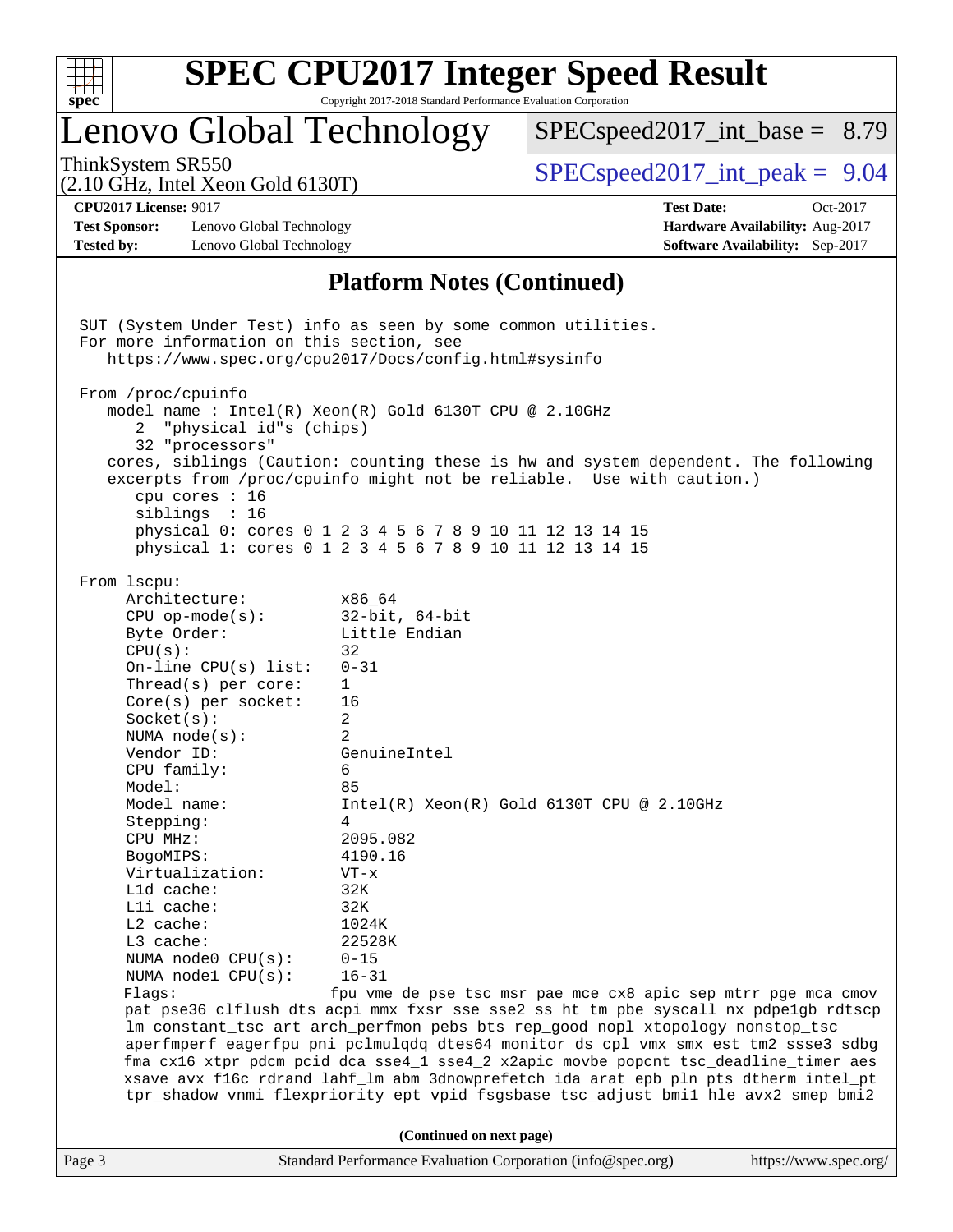

# Lenovo Global Technology

 $SPEC speed2017\_int\_base = 8.79$ 

(2.10 GHz, Intel Xeon Gold 6130T)

ThinkSystem SR550  $SPEC speed2017$  int peak = 9.04

#### **[CPU2017 License:](http://www.spec.org/auto/cpu2017/Docs/result-fields.html#CPU2017License)** 9017 **[Test Date:](http://www.spec.org/auto/cpu2017/Docs/result-fields.html#TestDate)** Oct-2017

**[Test Sponsor:](http://www.spec.org/auto/cpu2017/Docs/result-fields.html#TestSponsor)** Lenovo Global Technology **[Hardware Availability:](http://www.spec.org/auto/cpu2017/Docs/result-fields.html#HardwareAvailability)** Aug-2017 **[Tested by:](http://www.spec.org/auto/cpu2017/Docs/result-fields.html#Testedby)** Lenovo Global Technology **[Software Availability:](http://www.spec.org/auto/cpu2017/Docs/result-fields.html#SoftwareAvailability)** Sep-2017

/proc/cpuinfo cache data

### **[Platform Notes \(Continued\)](http://www.spec.org/auto/cpu2017/Docs/result-fields.html#PlatformNotes)**

 erms invpcid rtm cqm mpx avx512f avx512dq rdseed adx smap clflushopt clwb avx512cd avx512bw avx512vl xsaveopt xsavec xgetbv1 cqm\_llc cqm\_occup\_llc

Page 4 Standard Performance Evaluation Corporation [\(info@spec.org\)](mailto:info@spec.org) <https://www.spec.org/> cache size : 22528 KB From numactl --hardware WARNING: a numactl 'node' might or might not correspond to a physical chip. available: 2 nodes (0-1) node 0 cpus: 0 1 2 3 4 5 6 7 8 9 10 11 12 13 14 15 node 0 size: 193110 MB node 0 free: 192379 MB node 1 cpus: 16 17 18 19 20 21 22 23 24 25 26 27 28 29 30 31 node 1 size: 193504 MB node 1 free: 192768 MB node distances: node 0 1 0: 10 21 1: 21 10 From /proc/meminfo MemTotal: 395893764 kB HugePages\_Total: 0 Hugepagesize: 2048 kB From /etc/\*release\* /etc/\*version\* SuSE-release: SUSE Linux Enterprise Server 12 (x86\_64) VERSION = 12 PATCHLEVEL = 2 # This file is deprecated and will be removed in a future service pack or release. # Please check /etc/os-release for details about this release. os-release: NAME="SLES" VERSION="12-SP2" VERSION\_ID="12.2" PRETTY\_NAME="SUSE Linux Enterprise Server 12 SP2" ID="sles" ANSI\_COLOR="0;32" CPE\_NAME="cpe:/o:suse:sles:12:sp2" uname -a: Linux linux-yyst 4.4.21-69-default #1 SMP Tue Oct 25 10:58:20 UTC 2016 (9464f67) x86\_64 x86\_64 x86\_64 GNU/Linux run-level 3 Oct 27 20:02 **(Continued on next page)**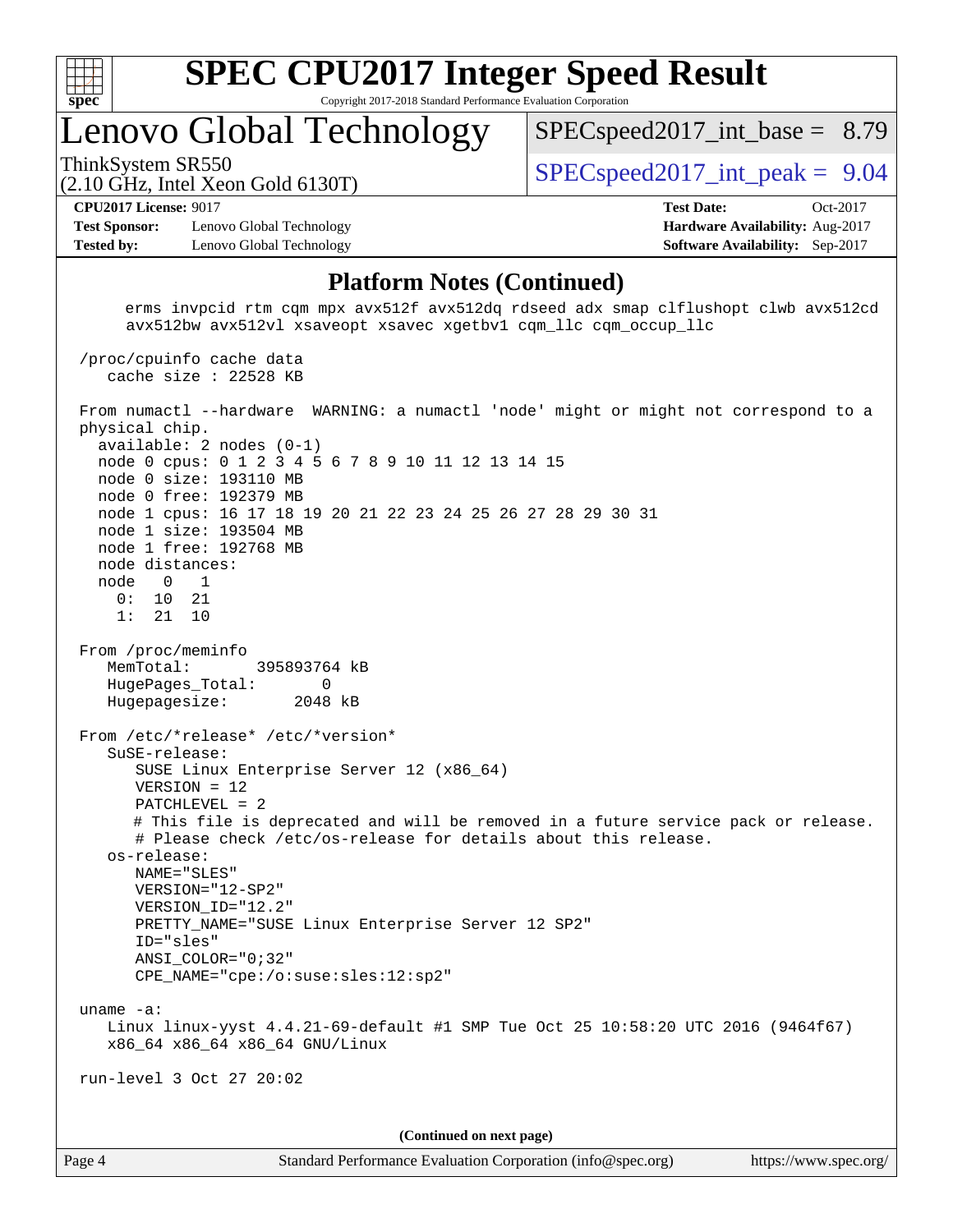

# Lenovo Global Technology

[SPECspeed2017\\_int\\_base =](http://www.spec.org/auto/cpu2017/Docs/result-fields.html#SPECspeed2017intbase) 8.79

(2.10 GHz, Intel Xeon Gold 6130T)

ThinkSystem SR550<br>(2.10 GHz, Intel Year Gold 6130T)  $\text{SPEC speed2017\_int\_peak} = 9.04$ 

**[Test Sponsor:](http://www.spec.org/auto/cpu2017/Docs/result-fields.html#TestSponsor)** Lenovo Global Technology **[Hardware Availability:](http://www.spec.org/auto/cpu2017/Docs/result-fields.html#HardwareAvailability)** Aug-2017 **[Tested by:](http://www.spec.org/auto/cpu2017/Docs/result-fields.html#Testedby)** Lenovo Global Technology **[Software Availability:](http://www.spec.org/auto/cpu2017/Docs/result-fields.html#SoftwareAvailability)** Sep-2017

**[CPU2017 License:](http://www.spec.org/auto/cpu2017/Docs/result-fields.html#CPU2017License)** 9017 **[Test Date:](http://www.spec.org/auto/cpu2017/Docs/result-fields.html#TestDate)** Oct-2017

#### **[Platform Notes \(Continued\)](http://www.spec.org/auto/cpu2017/Docs/result-fields.html#PlatformNotes)**

| SPEC is set to: /home/cpu2017.1.0.2.ic18.0 |                                 |  |  |                                      |  |
|--------------------------------------------|---------------------------------|--|--|--------------------------------------|--|
| Filesystem                                 |                                 |  |  | Type Size Used Avail Use% Mounted on |  |
| /dev/sda2                                  | btrfs 744G 275G 468G 37% / home |  |  |                                      |  |

 Additional information from dmidecode follows. WARNING: Use caution when you interpret this section. The 'dmidecode' program reads system data which is "intended to allow hardware to be accurately determined", but the intent may not be met, as there are frequent changes to hardware, firmware, and the "DMTF SMBIOS" standard. BIOS Lenovo -[TEE119J-1.20]- 09/06/2017

Memory:

12x Hynix HMA84GR7AFR4N-VK 32 GB 2 rank 2666

(End of data from sysinfo program)

### **[Compiler Version Notes](http://www.spec.org/auto/cpu2017/Docs/result-fields.html#CompilerVersionNotes)**

| Copyright (C) 1985-2017 Intel Corporation. All rights reserved.<br>CXXC 620.omnetpp_s(peak) 623.xalancbmk_s(peak) 631.deepsjeng_s(peak)<br>$641.$ leela $s$ (peak)<br>icpc (ICC) 18.0.0 20170811<br>Copyright (C) 1985-2017 Intel Corporation. All rights reserved.<br>(Continued on next page) | https://www.spec.org/ |
|-------------------------------------------------------------------------------------------------------------------------------------------------------------------------------------------------------------------------------------------------------------------------------------------------|-----------------------|
|                                                                                                                                                                                                                                                                                                 |                       |
|                                                                                                                                                                                                                                                                                                 |                       |
|                                                                                                                                                                                                                                                                                                 |                       |
| icpc (ICC) 18.0.0 20170811                                                                                                                                                                                                                                                                      |                       |
| CXXC 620.omnetpp_s(base) 623.xalancbmk_s(base) 631.deepsjeng_s(base)<br>$641.$ leela_s(base)                                                                                                                                                                                                    |                       |
| icc (ICC) 18.0.0 20170811<br>Copyright (C) 1985-2017 Intel Corporation. All rights reserved.                                                                                                                                                                                                    |                       |
| 600.perlbench $s(\text{peak})$ 602.gcc $s(\text{peak})$ 605.mcf $s(\text{peak})$ 657.xz $s(\text{peak})$<br>CC.                                                                                                                                                                                 |                       |
| icc (ICC) 18.0.0 20170811<br>Copyright (C) 1985-2017 Intel Corporation. All rights reserved.                                                                                                                                                                                                    |                       |
| $600. perlbench_s(base) 602. gcc_s(base) 605. mcf_s(base) 625. x264_s(base,$<br>CC.<br>$peak)$ 657.xz_s(base)                                                                                                                                                                                   |                       |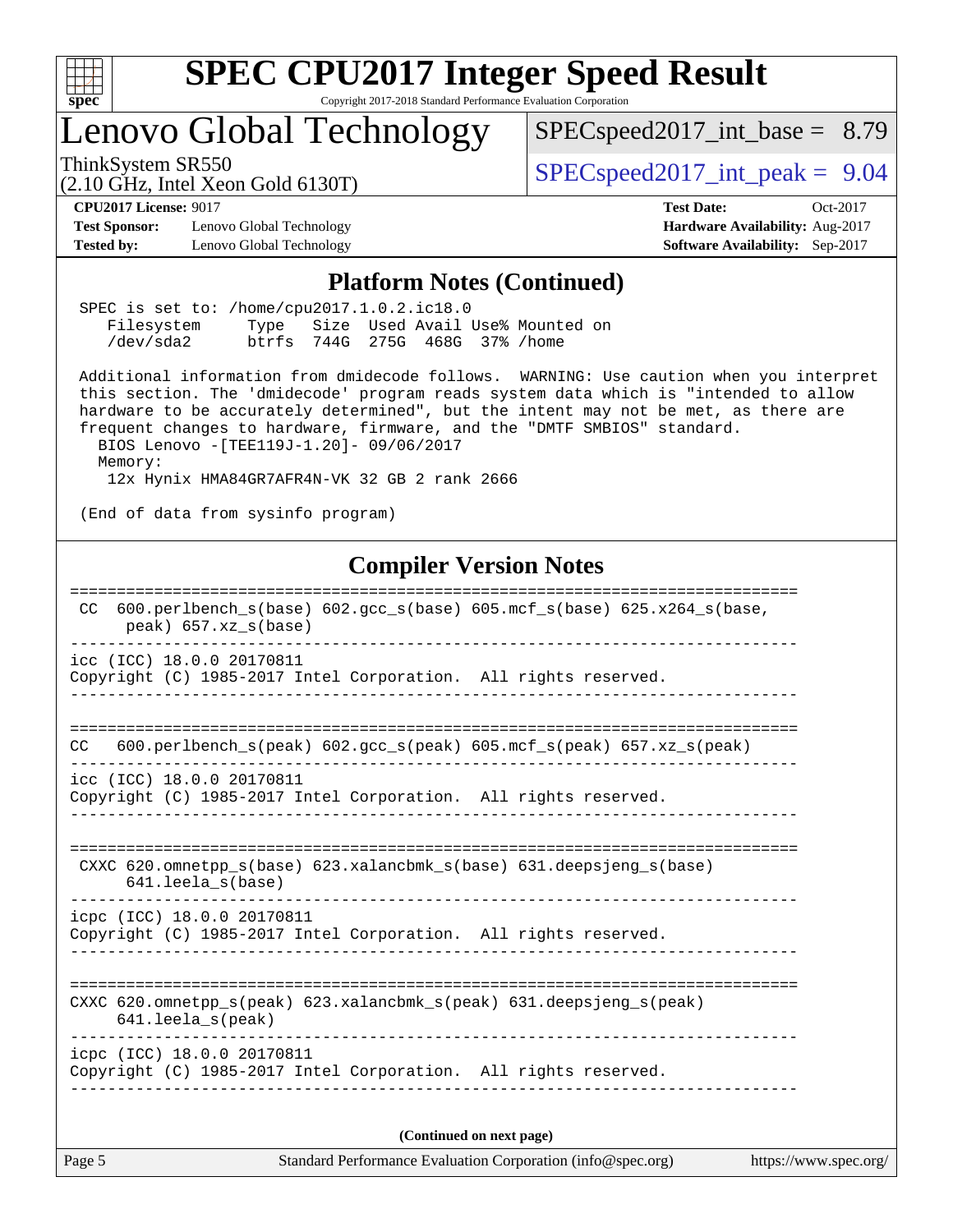

# Lenovo Global Technology

 $SPECspeed2017\_int\_base = 8.79$ 

ThinkSystem SR550  $SPEC speed2017$  int peak = 9.04

**[Test Sponsor:](http://www.spec.org/auto/cpu2017/Docs/result-fields.html#TestSponsor)** Lenovo Global Technology **[Hardware Availability:](http://www.spec.org/auto/cpu2017/Docs/result-fields.html#HardwareAvailability)** Aug-2017 **[Tested by:](http://www.spec.org/auto/cpu2017/Docs/result-fields.html#Testedby)** Lenovo Global Technology **[Software Availability:](http://www.spec.org/auto/cpu2017/Docs/result-fields.html#SoftwareAvailability)** Sep-2017

(2.10 GHz, Intel Xeon Gold 6130T)

**[CPU2017 License:](http://www.spec.org/auto/cpu2017/Docs/result-fields.html#CPU2017License)** 9017 **[Test Date:](http://www.spec.org/auto/cpu2017/Docs/result-fields.html#TestDate)** Oct-2017

### **[Compiler Version Notes \(Continued\)](http://www.spec.org/auto/cpu2017/Docs/result-fields.html#CompilerVersionNotes)**

============================================================================== FC 648.exchange2\_s(base, peak) ----------------------------------------------------------------------------- ifort (IFORT) 18.0.0 20170811 Copyright (C) 1985-2017 Intel Corporation. All rights reserved.

------------------------------------------------------------------------------

### **[Base Compiler Invocation](http://www.spec.org/auto/cpu2017/Docs/result-fields.html#BaseCompilerInvocation)**

[C benchmarks](http://www.spec.org/auto/cpu2017/Docs/result-fields.html#Cbenchmarks):

[icc](http://www.spec.org/cpu2017/results/res2018q1/cpu2017-20171225-02196.flags.html#user_CCbase_intel_icc_18.0_66fc1ee009f7361af1fbd72ca7dcefbb700085f36577c54f309893dd4ec40d12360134090235512931783d35fd58c0460139e722d5067c5574d8eaf2b3e37e92)

[C++ benchmarks:](http://www.spec.org/auto/cpu2017/Docs/result-fields.html#CXXbenchmarks) [icpc](http://www.spec.org/cpu2017/results/res2018q1/cpu2017-20171225-02196.flags.html#user_CXXbase_intel_icpc_18.0_c510b6838c7f56d33e37e94d029a35b4a7bccf4766a728ee175e80a419847e808290a9b78be685c44ab727ea267ec2f070ec5dc83b407c0218cded6866a35d07)

[Fortran benchmarks](http://www.spec.org/auto/cpu2017/Docs/result-fields.html#Fortranbenchmarks): [ifort](http://www.spec.org/cpu2017/results/res2018q1/cpu2017-20171225-02196.flags.html#user_FCbase_intel_ifort_18.0_8111460550e3ca792625aed983ce982f94888b8b503583aa7ba2b8303487b4d8a21a13e7191a45c5fd58ff318f48f9492884d4413fa793fd88dd292cad7027ca)

## **[Base Portability Flags](http://www.spec.org/auto/cpu2017/Docs/result-fields.html#BasePortabilityFlags)**

 600.perlbench\_s: [-DSPEC\\_LP64](http://www.spec.org/cpu2017/results/res2018q1/cpu2017-20171225-02196.flags.html#b600.perlbench_s_basePORTABILITY_DSPEC_LP64) [-DSPEC\\_LINUX\\_X64](http://www.spec.org/cpu2017/results/res2018q1/cpu2017-20171225-02196.flags.html#b600.perlbench_s_baseCPORTABILITY_DSPEC_LINUX_X64) 602.gcc\_s: [-DSPEC\\_LP64](http://www.spec.org/cpu2017/results/res2018q1/cpu2017-20171225-02196.flags.html#suite_basePORTABILITY602_gcc_s_DSPEC_LP64) 605.mcf\_s: [-DSPEC\\_LP64](http://www.spec.org/cpu2017/results/res2018q1/cpu2017-20171225-02196.flags.html#suite_basePORTABILITY605_mcf_s_DSPEC_LP64) 620.omnetpp\_s: [-DSPEC\\_LP64](http://www.spec.org/cpu2017/results/res2018q1/cpu2017-20171225-02196.flags.html#suite_basePORTABILITY620_omnetpp_s_DSPEC_LP64) 623.xalancbmk\_s: [-DSPEC\\_LP64](http://www.spec.org/cpu2017/results/res2018q1/cpu2017-20171225-02196.flags.html#suite_basePORTABILITY623_xalancbmk_s_DSPEC_LP64) [-DSPEC\\_LINUX](http://www.spec.org/cpu2017/results/res2018q1/cpu2017-20171225-02196.flags.html#b623.xalancbmk_s_baseCXXPORTABILITY_DSPEC_LINUX) 625.x264\_s: [-DSPEC\\_LP64](http://www.spec.org/cpu2017/results/res2018q1/cpu2017-20171225-02196.flags.html#suite_basePORTABILITY625_x264_s_DSPEC_LP64) 631.deepsjeng\_s: [-DSPEC\\_LP64](http://www.spec.org/cpu2017/results/res2018q1/cpu2017-20171225-02196.flags.html#suite_basePORTABILITY631_deepsjeng_s_DSPEC_LP64) 641.leela\_s: [-DSPEC\\_LP64](http://www.spec.org/cpu2017/results/res2018q1/cpu2017-20171225-02196.flags.html#suite_basePORTABILITY641_leela_s_DSPEC_LP64) 648.exchange2\_s: [-DSPEC\\_LP64](http://www.spec.org/cpu2017/results/res2018q1/cpu2017-20171225-02196.flags.html#suite_basePORTABILITY648_exchange2_s_DSPEC_LP64) 657.xz\_s: [-DSPEC\\_LP64](http://www.spec.org/cpu2017/results/res2018q1/cpu2017-20171225-02196.flags.html#suite_basePORTABILITY657_xz_s_DSPEC_LP64)

# **[Base Optimization Flags](http://www.spec.org/auto/cpu2017/Docs/result-fields.html#BaseOptimizationFlags)**

#### [C benchmarks](http://www.spec.org/auto/cpu2017/Docs/result-fields.html#Cbenchmarks):

[-Wl,-z,muldefs](http://www.spec.org/cpu2017/results/res2018q1/cpu2017-20171225-02196.flags.html#user_CCbase_link_force_multiple1_b4cbdb97b34bdee9ceefcfe54f4c8ea74255f0b02a4b23e853cdb0e18eb4525ac79b5a88067c842dd0ee6996c24547a27a4b99331201badda8798ef8a743f577) [-xCORE-AVX512](http://www.spec.org/cpu2017/results/res2018q1/cpu2017-20171225-02196.flags.html#user_CCbase_f-xCORE-AVX512) [-ipo](http://www.spec.org/cpu2017/results/res2018q1/cpu2017-20171225-02196.flags.html#user_CCbase_f-ipo) [-O3](http://www.spec.org/cpu2017/results/res2018q1/cpu2017-20171225-02196.flags.html#user_CCbase_f-O3) [-no-prec-div](http://www.spec.org/cpu2017/results/res2018q1/cpu2017-20171225-02196.flags.html#user_CCbase_f-no-prec-div) [-qopt-mem-layout-trans=3](http://www.spec.org/cpu2017/results/res2018q1/cpu2017-20171225-02196.flags.html#user_CCbase_f-qopt-mem-layout-trans_de80db37974c74b1f0e20d883f0b675c88c3b01e9d123adea9b28688d64333345fb62bc4a798493513fdb68f60282f9a726aa07f478b2f7113531aecce732043) [-qopenmp](http://www.spec.org/cpu2017/results/res2018q1/cpu2017-20171225-02196.flags.html#user_CCbase_qopenmp_16be0c44f24f464004c6784a7acb94aca937f053568ce72f94b139a11c7c168634a55f6653758ddd83bcf7b8463e8028bb0b48b77bcddc6b78d5d95bb1df2967) [-DSPEC\\_OPENMP](http://www.spec.org/cpu2017/results/res2018q1/cpu2017-20171225-02196.flags.html#suite_CCbase_DSPEC_OPENMP) [-L/usr/local/je5.0.1-64/lib](http://www.spec.org/cpu2017/results/res2018q1/cpu2017-20171225-02196.flags.html#user_CCbase_jemalloc_link_path64_4b10a636b7bce113509b17f3bd0d6226c5fb2346b9178c2d0232c14f04ab830f976640479e5c33dc2bcbbdad86ecfb6634cbbd4418746f06f368b512fced5394) [-ljemalloc](http://www.spec.org/cpu2017/results/res2018q1/cpu2017-20171225-02196.flags.html#user_CCbase_jemalloc_link_lib_d1249b907c500fa1c0672f44f562e3d0f79738ae9e3c4a9c376d49f265a04b9c99b167ecedbf6711b3085be911c67ff61f150a17b3472be731631ba4d0471706)

#### [C++ benchmarks:](http://www.spec.org/auto/cpu2017/Docs/result-fields.html#CXXbenchmarks)

[-Wl,-z,muldefs](http://www.spec.org/cpu2017/results/res2018q1/cpu2017-20171225-02196.flags.html#user_CXXbase_link_force_multiple1_b4cbdb97b34bdee9ceefcfe54f4c8ea74255f0b02a4b23e853cdb0e18eb4525ac79b5a88067c842dd0ee6996c24547a27a4b99331201badda8798ef8a743f577) [-xCORE-AVX512](http://www.spec.org/cpu2017/results/res2018q1/cpu2017-20171225-02196.flags.html#user_CXXbase_f-xCORE-AVX512) [-ipo](http://www.spec.org/cpu2017/results/res2018q1/cpu2017-20171225-02196.flags.html#user_CXXbase_f-ipo) [-O3](http://www.spec.org/cpu2017/results/res2018q1/cpu2017-20171225-02196.flags.html#user_CXXbase_f-O3) [-no-prec-div](http://www.spec.org/cpu2017/results/res2018q1/cpu2017-20171225-02196.flags.html#user_CXXbase_f-no-prec-div)

**(Continued on next page)**

| $\vert$ Page 6 | Standard Performance Evaluation Corporation (info@spec.org) | https://www.spec.org/ |
|----------------|-------------------------------------------------------------|-----------------------|
|----------------|-------------------------------------------------------------|-----------------------|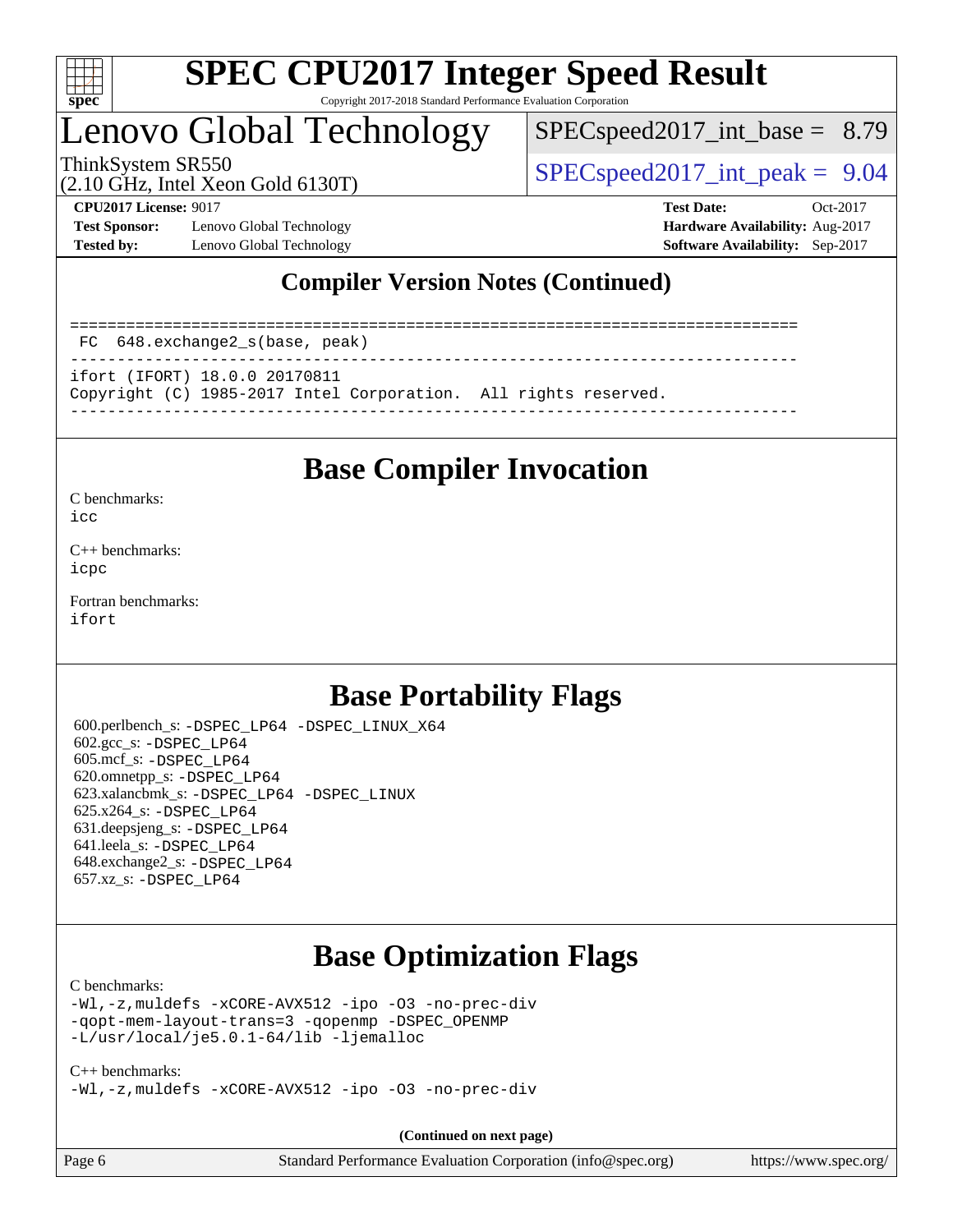

# Lenovo Global Technology

 $SPECspeed2017\_int\_base = 8.79$ 

ThinkSystem SR550  $SPEC speed2017$  int peak = 9.04

**[Test Sponsor:](http://www.spec.org/auto/cpu2017/Docs/result-fields.html#TestSponsor)** Lenovo Global Technology **[Hardware Availability:](http://www.spec.org/auto/cpu2017/Docs/result-fields.html#HardwareAvailability)** Aug-2017 **[Tested by:](http://www.spec.org/auto/cpu2017/Docs/result-fields.html#Testedby)** Lenovo Global Technology **[Software Availability:](http://www.spec.org/auto/cpu2017/Docs/result-fields.html#SoftwareAvailability)** Sep-2017

(2.10 GHz, Intel Xeon Gold 6130T)

**[CPU2017 License:](http://www.spec.org/auto/cpu2017/Docs/result-fields.html#CPU2017License)** 9017 **[Test Date:](http://www.spec.org/auto/cpu2017/Docs/result-fields.html#TestDate)** Oct-2017

# **[Base Optimization Flags \(Continued\)](http://www.spec.org/auto/cpu2017/Docs/result-fields.html#BaseOptimizationFlags)**

[C++ benchmarks](http://www.spec.org/auto/cpu2017/Docs/result-fields.html#CXXbenchmarks) (continued):

[-qopt-mem-layout-trans=3](http://www.spec.org/cpu2017/results/res2018q1/cpu2017-20171225-02196.flags.html#user_CXXbase_f-qopt-mem-layout-trans_de80db37974c74b1f0e20d883f0b675c88c3b01e9d123adea9b28688d64333345fb62bc4a798493513fdb68f60282f9a726aa07f478b2f7113531aecce732043) [-L/usr/local/je5.0.1-64/lib](http://www.spec.org/cpu2017/results/res2018q1/cpu2017-20171225-02196.flags.html#user_CXXbase_jemalloc_link_path64_4b10a636b7bce113509b17f3bd0d6226c5fb2346b9178c2d0232c14f04ab830f976640479e5c33dc2bcbbdad86ecfb6634cbbd4418746f06f368b512fced5394) [-ljemalloc](http://www.spec.org/cpu2017/results/res2018q1/cpu2017-20171225-02196.flags.html#user_CXXbase_jemalloc_link_lib_d1249b907c500fa1c0672f44f562e3d0f79738ae9e3c4a9c376d49f265a04b9c99b167ecedbf6711b3085be911c67ff61f150a17b3472be731631ba4d0471706)

#### [Fortran benchmarks](http://www.spec.org/auto/cpu2017/Docs/result-fields.html#Fortranbenchmarks):

[-Wl,-z,muldefs](http://www.spec.org/cpu2017/results/res2018q1/cpu2017-20171225-02196.flags.html#user_FCbase_link_force_multiple1_b4cbdb97b34bdee9ceefcfe54f4c8ea74255f0b02a4b23e853cdb0e18eb4525ac79b5a88067c842dd0ee6996c24547a27a4b99331201badda8798ef8a743f577) [-xCORE-AVX512](http://www.spec.org/cpu2017/results/res2018q1/cpu2017-20171225-02196.flags.html#user_FCbase_f-xCORE-AVX512) [-ipo](http://www.spec.org/cpu2017/results/res2018q1/cpu2017-20171225-02196.flags.html#user_FCbase_f-ipo) [-O3](http://www.spec.org/cpu2017/results/res2018q1/cpu2017-20171225-02196.flags.html#user_FCbase_f-O3) [-no-prec-div](http://www.spec.org/cpu2017/results/res2018q1/cpu2017-20171225-02196.flags.html#user_FCbase_f-no-prec-div) [-qopt-mem-layout-trans=3](http://www.spec.org/cpu2017/results/res2018q1/cpu2017-20171225-02196.flags.html#user_FCbase_f-qopt-mem-layout-trans_de80db37974c74b1f0e20d883f0b675c88c3b01e9d123adea9b28688d64333345fb62bc4a798493513fdb68f60282f9a726aa07f478b2f7113531aecce732043) [-nostandard-realloc-lhs](http://www.spec.org/cpu2017/results/res2018q1/cpu2017-20171225-02196.flags.html#user_FCbase_f_2003_std_realloc_82b4557e90729c0f113870c07e44d33d6f5a304b4f63d4c15d2d0f1fab99f5daaed73bdb9275d9ae411527f28b936061aa8b9c8f2d63842963b95c9dd6426b8a) [-align array32byte](http://www.spec.org/cpu2017/results/res2018q1/cpu2017-20171225-02196.flags.html#user_FCbase_align_array32byte_b982fe038af199962ba9a80c053b8342c548c85b40b8e86eb3cc33dee0d7986a4af373ac2d51c3f7cf710a18d62fdce2948f201cd044323541f22fc0fffc51b6) [-L/usr/local/je5.0.1-64/lib](http://www.spec.org/cpu2017/results/res2018q1/cpu2017-20171225-02196.flags.html#user_FCbase_jemalloc_link_path64_4b10a636b7bce113509b17f3bd0d6226c5fb2346b9178c2d0232c14f04ab830f976640479e5c33dc2bcbbdad86ecfb6634cbbd4418746f06f368b512fced5394) [-ljemalloc](http://www.spec.org/cpu2017/results/res2018q1/cpu2017-20171225-02196.flags.html#user_FCbase_jemalloc_link_lib_d1249b907c500fa1c0672f44f562e3d0f79738ae9e3c4a9c376d49f265a04b9c99b167ecedbf6711b3085be911c67ff61f150a17b3472be731631ba4d0471706)

### **[Base Other Flags](http://www.spec.org/auto/cpu2017/Docs/result-fields.html#BaseOtherFlags)**

[C benchmarks](http://www.spec.org/auto/cpu2017/Docs/result-fields.html#Cbenchmarks):  $-m64$   $-std=cl1$ 

[C++ benchmarks:](http://www.spec.org/auto/cpu2017/Docs/result-fields.html#CXXbenchmarks) [-m64](http://www.spec.org/cpu2017/results/res2018q1/cpu2017-20171225-02196.flags.html#user_CXXbase_intel_intel64_18.0_af43caccfc8ded86e7699f2159af6efc7655f51387b94da716254467f3c01020a5059329e2569e4053f409e7c9202a7efc638f7a6d1ffb3f52dea4a3e31d82ab)

[Fortran benchmarks](http://www.spec.org/auto/cpu2017/Docs/result-fields.html#Fortranbenchmarks): [-m64](http://www.spec.org/cpu2017/results/res2018q1/cpu2017-20171225-02196.flags.html#user_FCbase_intel_intel64_18.0_af43caccfc8ded86e7699f2159af6efc7655f51387b94da716254467f3c01020a5059329e2569e4053f409e7c9202a7efc638f7a6d1ffb3f52dea4a3e31d82ab)

## **[Peak Compiler Invocation](http://www.spec.org/auto/cpu2017/Docs/result-fields.html#PeakCompilerInvocation)**

[C benchmarks](http://www.spec.org/auto/cpu2017/Docs/result-fields.html#Cbenchmarks): [icc](http://www.spec.org/cpu2017/results/res2018q1/cpu2017-20171225-02196.flags.html#user_CCpeak_intel_icc_18.0_66fc1ee009f7361af1fbd72ca7dcefbb700085f36577c54f309893dd4ec40d12360134090235512931783d35fd58c0460139e722d5067c5574d8eaf2b3e37e92)

[C++ benchmarks:](http://www.spec.org/auto/cpu2017/Docs/result-fields.html#CXXbenchmarks) [icpc](http://www.spec.org/cpu2017/results/res2018q1/cpu2017-20171225-02196.flags.html#user_CXXpeak_intel_icpc_18.0_c510b6838c7f56d33e37e94d029a35b4a7bccf4766a728ee175e80a419847e808290a9b78be685c44ab727ea267ec2f070ec5dc83b407c0218cded6866a35d07)

[Fortran benchmarks](http://www.spec.org/auto/cpu2017/Docs/result-fields.html#Fortranbenchmarks): [ifort](http://www.spec.org/cpu2017/results/res2018q1/cpu2017-20171225-02196.flags.html#user_FCpeak_intel_ifort_18.0_8111460550e3ca792625aed983ce982f94888b8b503583aa7ba2b8303487b4d8a21a13e7191a45c5fd58ff318f48f9492884d4413fa793fd88dd292cad7027ca)

# **[Peak Portability Flags](http://www.spec.org/auto/cpu2017/Docs/result-fields.html#PeakPortabilityFlags)**

 600.perlbench\_s: [-DSPEC\\_LP64](http://www.spec.org/cpu2017/results/res2018q1/cpu2017-20171225-02196.flags.html#b600.perlbench_s_peakPORTABILITY_DSPEC_LP64) [-DSPEC\\_LINUX\\_X64](http://www.spec.org/cpu2017/results/res2018q1/cpu2017-20171225-02196.flags.html#b600.perlbench_s_peakCPORTABILITY_DSPEC_LINUX_X64)  $602.\text{gcc}\$ : -DSPEC LP64 605.mcf\_s: [-DSPEC\\_LP64](http://www.spec.org/cpu2017/results/res2018q1/cpu2017-20171225-02196.flags.html#suite_peakPORTABILITY605_mcf_s_DSPEC_LP64) 620.omnetpp\_s: [-DSPEC\\_LP64](http://www.spec.org/cpu2017/results/res2018q1/cpu2017-20171225-02196.flags.html#suite_peakPORTABILITY620_omnetpp_s_DSPEC_LP64) 623.xalancbmk\_s: [-D\\_FILE\\_OFFSET\\_BITS=64](http://www.spec.org/cpu2017/results/res2018q1/cpu2017-20171225-02196.flags.html#user_peakPORTABILITY623_xalancbmk_s_file_offset_bits_64_5ae949a99b284ddf4e95728d47cb0843d81b2eb0e18bdfe74bbf0f61d0b064f4bda2f10ea5eb90e1dcab0e84dbc592acfc5018bc955c18609f94ddb8d550002c) [-DSPEC\\_LINUX](http://www.spec.org/cpu2017/results/res2018q1/cpu2017-20171225-02196.flags.html#b623.xalancbmk_s_peakCXXPORTABILITY_DSPEC_LINUX) 625.x264\_s: [-DSPEC\\_LP64](http://www.spec.org/cpu2017/results/res2018q1/cpu2017-20171225-02196.flags.html#suite_peakPORTABILITY625_x264_s_DSPEC_LP64) 631.deepsjeng\_s: [-DSPEC\\_LP64](http://www.spec.org/cpu2017/results/res2018q1/cpu2017-20171225-02196.flags.html#suite_peakPORTABILITY631_deepsjeng_s_DSPEC_LP64)

**(Continued on next page)**

Page 7 Standard Performance Evaluation Corporation [\(info@spec.org\)](mailto:info@spec.org) <https://www.spec.org/>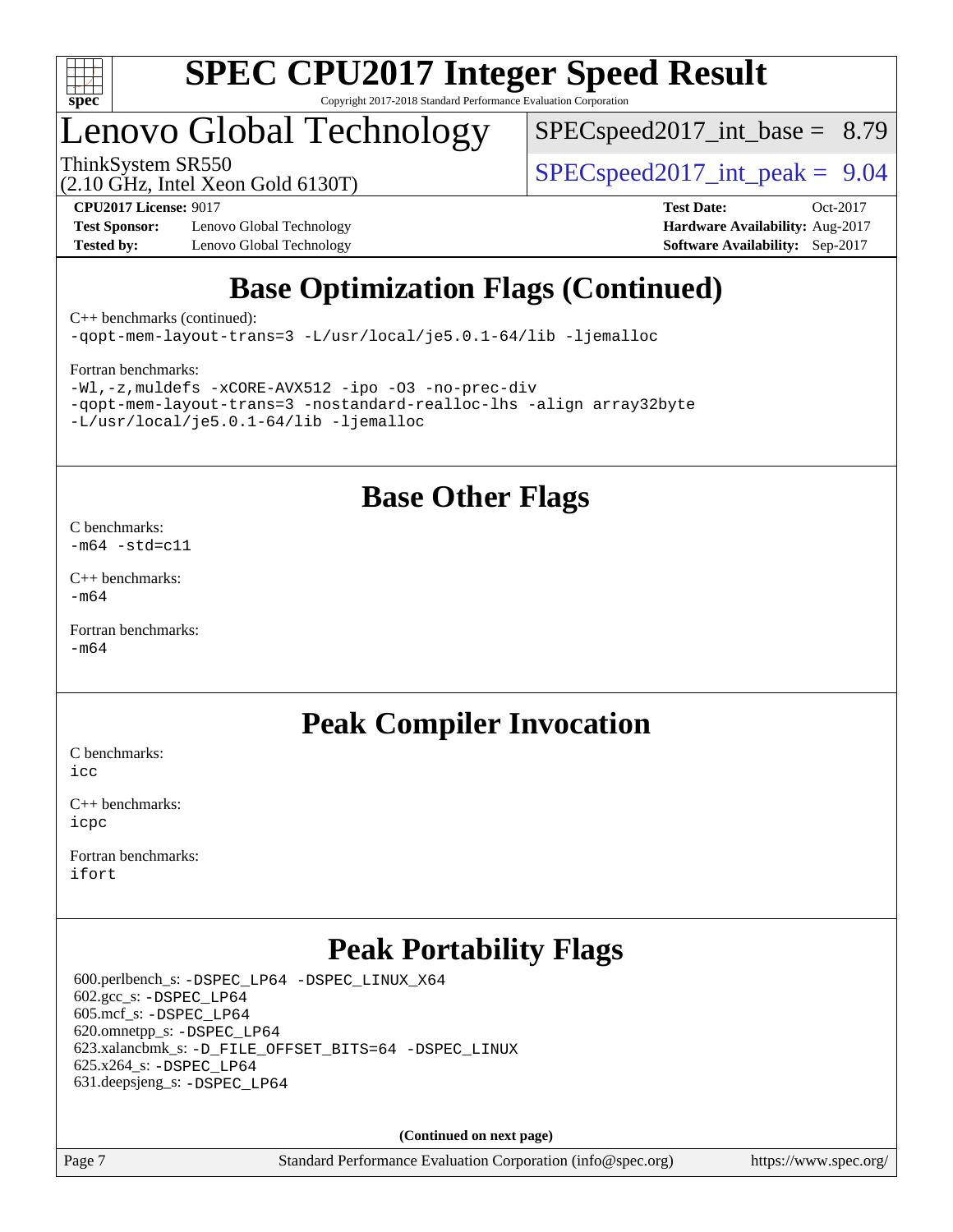

# Lenovo Global Technology

 $SPEC speed2017\_int\_base = 8.79$ 

ThinkSystem SR550  $SPEC speed2017$  int peak = 9.04

(2.10 GHz, Intel Xeon Gold 6130T)

**[Test Sponsor:](http://www.spec.org/auto/cpu2017/Docs/result-fields.html#TestSponsor)** Lenovo Global Technology **[Hardware Availability:](http://www.spec.org/auto/cpu2017/Docs/result-fields.html#HardwareAvailability)** Aug-2017 **[Tested by:](http://www.spec.org/auto/cpu2017/Docs/result-fields.html#Testedby)** Lenovo Global Technology **[Software Availability:](http://www.spec.org/auto/cpu2017/Docs/result-fields.html#SoftwareAvailability)** Sep-2017

**[CPU2017 License:](http://www.spec.org/auto/cpu2017/Docs/result-fields.html#CPU2017License)** 9017 **[Test Date:](http://www.spec.org/auto/cpu2017/Docs/result-fields.html#TestDate)** Oct-2017

# **[Peak Portability Flags \(Continued\)](http://www.spec.org/auto/cpu2017/Docs/result-fields.html#PeakPortabilityFlags)**

 641.leela\_s: [-DSPEC\\_LP64](http://www.spec.org/cpu2017/results/res2018q1/cpu2017-20171225-02196.flags.html#suite_peakPORTABILITY641_leela_s_DSPEC_LP64) 648.exchange2\_s: [-DSPEC\\_LP64](http://www.spec.org/cpu2017/results/res2018q1/cpu2017-20171225-02196.flags.html#suite_peakPORTABILITY648_exchange2_s_DSPEC_LP64) 657.xz\_s: [-DSPEC\\_LP64](http://www.spec.org/cpu2017/results/res2018q1/cpu2017-20171225-02196.flags.html#suite_peakPORTABILITY657_xz_s_DSPEC_LP64)

# **[Peak Optimization Flags](http://www.spec.org/auto/cpu2017/Docs/result-fields.html#PeakOptimizationFlags)**

[C benchmarks](http://www.spec.org/auto/cpu2017/Docs/result-fields.html#Cbenchmarks):

```
 600.perlbench_s: -Wl,-z,muldefs -prof-gen(pass 1) -prof-use(pass 2) -O2
-xCORE-AVX512 -qopt-mem-layout-trans=3 -ipo -O3
-no-prec-div -DSPEC_SUPPRESS_OPENMP -qopenmp
-DSPEC_OPENMP -fno-strict-overflow
-L/usr/local/je5.0.1-64/lib -ljemalloc
```

```
 602.gcc_s: -Wl,-z,muldefs -prof-gen(pass 1) -prof-use(pass 2) -O2
-xCORE-AVX512 -qopt-mem-layout-trans=3 -ipo -O3
-no-prec-div -DSPEC_SUPPRESS_OPENMP -qopenmp
-DSPEC_OPENMP -L/usr/local/je5.0.1-64/lib -ljemalloc
```

```
 605.mcf_s: -Wl,-z,muldefs -prof-gen(pass 1) -prof-use(pass 2) -ipo
-xCORE-AVX512 -O3 -no-prec-div -qopt-mem-layout-trans=3
-DSPEC_SUPPRESS_OPENMP -qopenmp -DSPEC_OPENMP
-L/usr/local/je5.0.1-64/lib -ljemalloc
```

```
 625.x264_s: -Wl,-z,muldefs -xCORE-AVX512 -ipo -O3 -no-prec-div
-qopt-mem-layout-trans=3 -qopenmp -DSPEC_OPENMP
-L/usr/local/je5.0.1-64/lib -ljemalloc
```
657.xz\_s: Same as 602.gcc\_s

[C++ benchmarks:](http://www.spec.org/auto/cpu2017/Docs/result-fields.html#CXXbenchmarks)

```
 620.omnetpp_s: -Wl,-z,muldefs -prof-gen(pass 1) -prof-use(pass 2) -ipo
-xCORE-AVX512 -O3 -no-prec-div -qopt-mem-layout-trans=3
-DSPEC_SUPPRESS_OPENMP -qopenmp -DSPEC_OPENMP
-L/usr/local/je5.0.1-64/lib -ljemalloc
```
 623.xalancbmk\_s: [-L/opt/intel/compilers\\_and\\_libraries\\_2018/linux/lib/ia32](http://www.spec.org/cpu2017/results/res2018q1/cpu2017-20171225-02196.flags.html#user_peakCXXLD623_xalancbmk_s_Enable-32bit-runtime_af243bdb1d79e4c7a4f720bf8275e627de2ecd461de63307bc14cef0633fde3cd7bb2facb32dcc8be9566045fb55d40ce2b72b725f73827aa7833441b71b9343) [-Wl,-z,muldefs](http://www.spec.org/cpu2017/results/res2018q1/cpu2017-20171225-02196.flags.html#user_peakEXTRA_LDFLAGS623_xalancbmk_s_link_force_multiple1_b4cbdb97b34bdee9ceefcfe54f4c8ea74255f0b02a4b23e853cdb0e18eb4525ac79b5a88067c842dd0ee6996c24547a27a4b99331201badda8798ef8a743f577) [-prof-gen](http://www.spec.org/cpu2017/results/res2018q1/cpu2017-20171225-02196.flags.html#user_peakPASS1_CXXFLAGSPASS1_LDFLAGS623_xalancbmk_s_prof_gen_5aa4926d6013ddb2a31985c654b3eb18169fc0c6952a63635c234f711e6e63dd76e94ad52365559451ec499a2cdb89e4dc58ba4c67ef54ca681ffbe1461d6b36)(pass 1) [-prof-use](http://www.spec.org/cpu2017/results/res2018q1/cpu2017-20171225-02196.flags.html#user_peakPASS2_CXXFLAGSPASS2_LDFLAGS623_xalancbmk_s_prof_use_1a21ceae95f36a2b53c25747139a6c16ca95bd9def2a207b4f0849963b97e94f5260e30a0c64f4bb623698870e679ca08317ef8150905d41bd88c6f78df73f19)(pass 2) [-ipo](http://www.spec.org/cpu2017/results/res2018q1/cpu2017-20171225-02196.flags.html#user_peakPASS1_CXXOPTIMIZEPASS2_CXXOPTIMIZE623_xalancbmk_s_f-ipo) [-xCORE-AVX512](http://www.spec.org/cpu2017/results/res2018q1/cpu2017-20171225-02196.flags.html#user_peakPASS2_CXXOPTIMIZE623_xalancbmk_s_f-xCORE-AVX512) [-O3](http://www.spec.org/cpu2017/results/res2018q1/cpu2017-20171225-02196.flags.html#user_peakPASS1_CXXOPTIMIZEPASS2_CXXOPTIMIZE623_xalancbmk_s_f-O3) [-no-prec-div](http://www.spec.org/cpu2017/results/res2018q1/cpu2017-20171225-02196.flags.html#user_peakPASS1_CXXOPTIMIZEPASS2_CXXOPTIMIZE623_xalancbmk_s_f-no-prec-div) [-qopt-mem-layout-trans=3](http://www.spec.org/cpu2017/results/res2018q1/cpu2017-20171225-02196.flags.html#user_peakPASS1_CXXOPTIMIZEPASS2_CXXOPTIMIZE623_xalancbmk_s_f-qopt-mem-layout-trans_de80db37974c74b1f0e20d883f0b675c88c3b01e9d123adea9b28688d64333345fb62bc4a798493513fdb68f60282f9a726aa07f478b2f7113531aecce732043) [-DSPEC\\_SUPPRESS\\_OPENMP](http://www.spec.org/cpu2017/results/res2018q1/cpu2017-20171225-02196.flags.html#suite_peakPASS1_CXXOPTIMIZE623_xalancbmk_s_DSPEC_SUPPRESS_OPENMP) [-qopenmp](http://www.spec.org/cpu2017/results/res2018q1/cpu2017-20171225-02196.flags.html#user_peakPASS2_CXXOPTIMIZE623_xalancbmk_s_qopenmp_16be0c44f24f464004c6784a7acb94aca937f053568ce72f94b139a11c7c168634a55f6653758ddd83bcf7b8463e8028bb0b48b77bcddc6b78d5d95bb1df2967) [-DSPEC\\_OPENMP](http://www.spec.org/cpu2017/results/res2018q1/cpu2017-20171225-02196.flags.html#suite_peakPASS2_CXXOPTIMIZE623_xalancbmk_s_DSPEC_OPENMP) [-L/usr/local/je5.0.1-32/lib](http://www.spec.org/cpu2017/results/res2018q1/cpu2017-20171225-02196.flags.html#user_peakEXTRA_LIBS623_xalancbmk_s_jemalloc_link_path32_e29f22e8e6c17053bbc6a0971f5a9c01a601a06bb1a59df2084b77a2fe0a2995b64fd4256feaeea39eeba3aae142e96e2b2b0a28974019c0c0c88139a84f900a) [-ljemalloc](http://www.spec.org/cpu2017/results/res2018q1/cpu2017-20171225-02196.flags.html#user_peakEXTRA_LIBS623_xalancbmk_s_jemalloc_link_lib_d1249b907c500fa1c0672f44f562e3d0f79738ae9e3c4a9c376d49f265a04b9c99b167ecedbf6711b3085be911c67ff61f150a17b3472be731631ba4d0471706)

**(Continued on next page)**